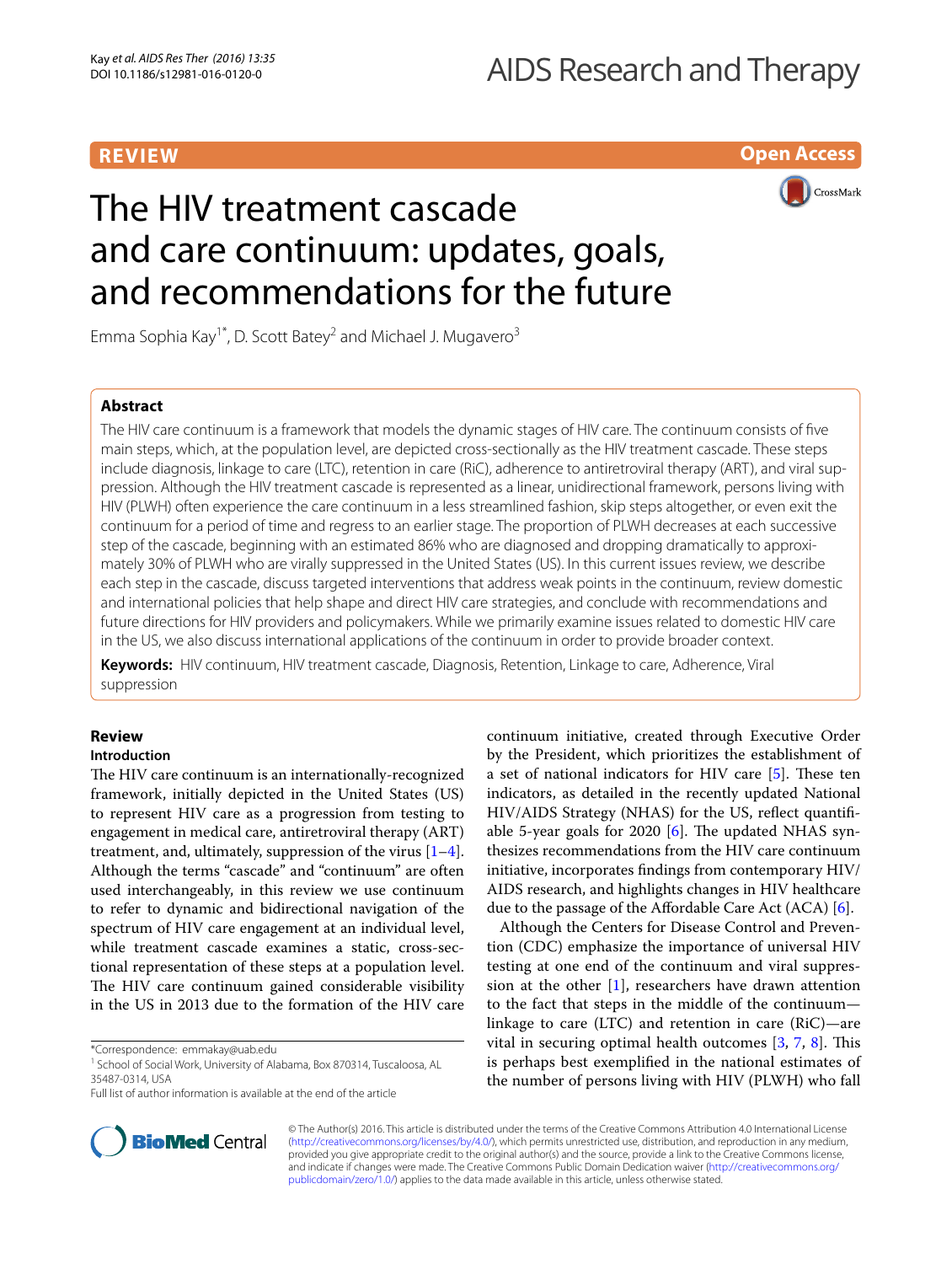at each end of the continuum: Whereas 86% of all PLWH in the US know that they are HIV-infected, an estimated 30% actually achieve viral suppression [\[1](#page-5-0), [2\]](#page-5-7). The HIV treatment cascade is usually represented as a unidirectional series of five steps, including HIV diagnosis, LTC, engagement/retention in care, ART initiation and adherence, and viral suppression  $[1, 3, 7]$  $[1, 3, 7]$  $[1, 3, 7]$  $[1, 3, 7]$  $[1, 3, 7]$  $[1, 3, 7]$ . However, some researchers have suggested that the true nature of HIV care is often nonlinear, given that PLWH may iteratively transition in and out of treatment [[3,](#page-5-4) [9](#page-5-8), [10](#page-5-9)]. Moreover, a model developed by Gardner and colleagues suggests that an improvement in just one step of the treatment cascade would have little effect on the ultimate goal of viral suppression, underscoring how imperative it is to facilitate efficient and effective passage of PLWH through each step [\[2](#page-5-7)].

With continued advances in HIV treatment and increased knowledge regarding best practices for care, there is no justifiable reason that PLWH should receive suboptimal linkage to and retention in care. Yet, the majority of PLWH in the US do not have their disease adequately managed, and, every year, approximately 50,000 people are newly infected with HIV  $[11]$  $[11]$ . In this current issues review, we focus on successive steps of the HIV treatment cascade in which we provide summaries of each component, describe data monitoring strategies for accurately accounting for PLWH at each step, and discuss effective interventions specific to each phase. We also examine recent changes in US healthcare policy and how these changes interface with the HIV continuum, and we offer recommendations and future directions for HIV providers and policymakers. Although the focus of this review is the HIV care continuum as applied to PLWH in the US, we will also provide international context, as indicated.

## **Diagnosis**

Entry into the HIV treatment cascade begins with diagnosis. Current CDC guidelines recommend that healthcare professionals offer every patient between the ages of 13 and 64 an HIV test at least once, as an initiative to make HIV screening a routine rather than risk-based practice in healthcare settings [[12](#page-5-11)]. HIV testing has never been more efficient or patient-friendly, as rapid test results can be available in under half an hour [[13\]](#page-5-12); thus, integrating testing into routine health care visits is not a difficult task. Moreover, home testing is now available, providing individuals with enhanced access and control in learning their HIV serostatus. The US Preventative Services Task Force (USPSTF) has guidelines similar to the CDC's for routine HIV testing [[14](#page-5-13)], which has important implications for insurance coverage and payment for this screening test. However, it is estimated that approximately one in eight individuals who are HIV-positive are not aware of their serostatus, leaving ample room for improvements in domestic HIV testing and diagnosis [\[11\]](#page-5-10). This is not only a public health risk as it increases the probability that PLWH will unknowingly transmit HIV to others, but it is also detrimental to individual medical outcomes, as late diagnosis is associated with increased morbidity and mortality [\[15](#page-5-14)]. Further, Skarbinski and colleagues estimate that 91.5% of all new HIV infections are attributable to PLWH who are either undiagnosed or who are diagnosed but not retained in care  $[16]$  $[16]$  $[16]$ . In order to address these weaknesses in the continuum, one of the key goals set forth by the 2020 NHAS is to increase the number of PLWH who are aware of their status to 90% [\[6\]](#page-5-3). The Joint United Nations Programme on HIV/AIDS (UNAIDS) recently set international goals for 2020 termed the "90–90–90 target," which aim to increase the number of PLWH who know their serostatus to 90%, and, among those who are diagnosed, to increase the percentage who are prescribed ART to 90% [[17\]](#page-5-16). Likewise, among PLWH who are both diagnosed and on ART, the 90–90–90 target aims for 90% of PLWH to achieve and maintain viral suppression [\[17](#page-5-16)]. In response to the 90–90–90 target initiative, five cities shared their continuum of care data at the 21st International AIDS Conference, held in Durban, South Africa on July 18–22, 2016. [\[18](#page-5-17)]. These cities included San Francisco, California; Denver, Colorado; Amsterdam, Netherlands; Paris, France, and Kyiv, Ukraine, all of which have joined the global Fast-Track Cities Initiative that seeks to fulfill UNAIDS targets in urban areas with high HIV burdens [\[18\]](#page-5-17). In these fast-track cities, the percentage of PLWH who know their serostatus ranges from 51% in Kyiv to 93% in Amsterdam and San Francisco [[18](#page-5-17)]. At the country and province levels, the US falls somewhere in the middle range, above British Columbia but below Denmark and Australia [\[19\]](#page-5-18). These numbers underscore the variability that exists even at the entry point of the continuum.

For low-income individuals in the US, Medicaid is their most common source of health coverage. As originally written, the ACA would have made routine HIV testing a universally-covered preventative screening measure; however, unequal Medicaid expansion has led to statelevel variation in reimbursable routine HIV testing [\[20](#page-5-19)]. Currently, just 34 states cover routine HIV testing, while 16 cover only "medically necessary" HIV testing, which is defined by the state [[20](#page-5-19)]. Notably, the states that do not offer reimbursable routine HIV testing are predominantly the ones with the highest HIV infection rates, and they are overwhelmingly found in the South [\[6](#page-5-3), [20,](#page-5-19) [21](#page-5-20)]. This coverage disparity may bar individuals from getting tested, and it ultimately prevents PLWH who are unaware of their serostatus from receiving treatment.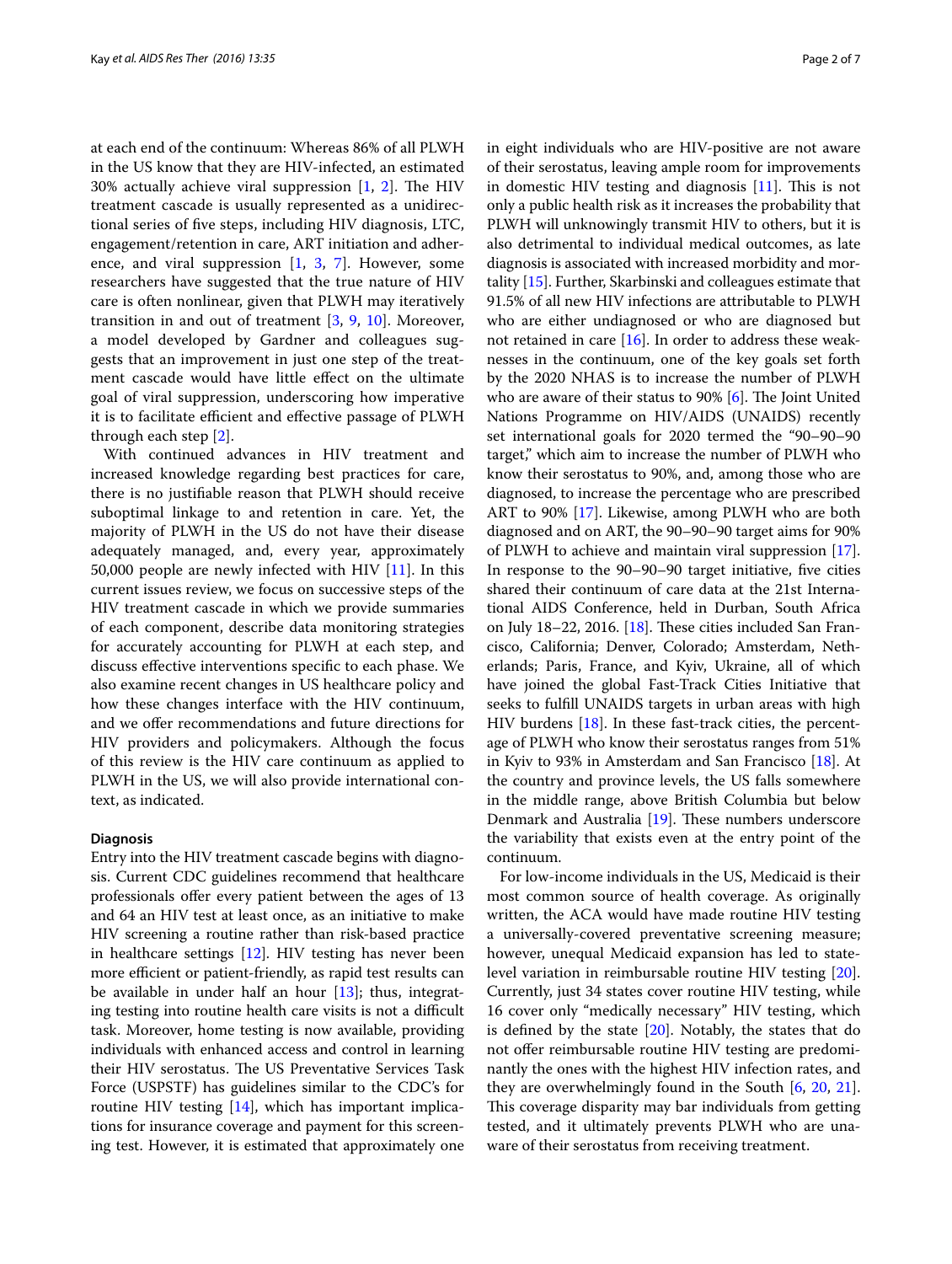### **Linkage to care**

Linkage to care (LTC) is the second step in the HIV care continuum. The CDC and Institute of Medicine (IOM) both define LTC as a period of three months or less between documentation of diagnosis and initiation of medical treatment with an HIV care provider/prescriber [[1,](#page-5-0) [22\]](#page-5-21). The virtue of using a standard indicator is that it enables coordination among data tracking systems and facilitates policy analysis [\[22](#page-5-21)]; however, state reporting practices for reporting HIV diagnosis in the US vary, making it difficult to establish a standard baseline for measurement purposes [\[23](#page-5-22), [24](#page-5-23)]. It is even more difficult to compare LTC rates among countries because there are multiple statistical "back calculation" methods used to estimate the number of undiagnosed PLWH. [[25\]](#page-5-24). According to a recent systematic review of the literature, outside of the US, only the countries of Georgia, Denmark, and Australia and the Canadian province of British Columbia have population data at all steps of the continuum. [\[25](#page-5-24)].

Although viral suppression is achieved more quickly if ART is started within three months of diagnosis  $[26]$  $[26]$ , estimates of the proportion of PLWH who are linked to care within 3 months in the US are between 59% [\[2](#page-5-7)] and 80% [\[1](#page-5-0)]. In light of low LTC estimates, the updated NHAS has set a 2020 goal of 85% of PLWH who are linked to care within 1 month of diagnosis, rather than 3 months, an ambitious target [\[6](#page-5-3)]. In other high-income countries and provinces, LTC proportions are higher, although none reach the targeted 85%. In British Columbia, between 61 and 67% of PLWH who are aware of their serostatus are linked to care, while estimates of LTC percentages in Denmark and Australia are higher, at 78% of PLWH in Australia and 81% in Denmark [\[19](#page-5-18), [27\]](#page-6-1). This exemplifies the fact that even in high-income regions with universal health care systems, like British Columbia and Denmark, many PLWH drop out of the continuum before they have even received care. In low-income countries LTC proportions are appreciably lower, although estimates are derived from targeted intervention data rather than population-based data. In these countries, it is common for PLWH to delay treatment for several years until the disease has rapidly progressed [\[28\]](#page-6-2). For example, the proportion of PLWH linked to care in Kenya is 42% [[29\]](#page-6-3) and in South Africa, 37% [[30\]](#page-6-4).

Several multi-site studies have developed strategies to facilitate LTC. For example, although created for the purpose of testing and linking drug users to HIV care, the seek, test, treat, and retain (STTR) data collection and harmonization initiative is an HIV care model that is broadly applicable to many vulnerable populations [\[31](#page-6-5)]. As the authors discuss, what makes this model successful for HIV care is that it is built around a specific subgroup (e.g., drug users) and involves the collaboration of an interdisciplinary, multi-site team. Further, data interoperability is ensured through the use of standardized surveys and questionnaires which collect data on a number of measures, such as drug and alcohol use, mental health, and HIV testing history [\[31\]](#page-6-5). By streamlining the strategy's approach and standardizing data collection and measurement techniques, the STTR Initiative facilitates coordinated research that, in turn, helps identify at-risk populations and link them to care [[31](#page-6-5)]. Similarly, the multi-site access to care (A2C) initiative was developed for a specific subgroup—those living in poverty—and it expands on the HIV care continuum, primarily LTC [\[32](#page-6-6)]. In addition to using a set of quantifiable indicators, A2C also collects qualitative case studies to fully capture the experiences of staff members at each program site [\[32](#page-6-6)]. Further, A2C includes a cost-analysis component, which is especially useful for sites who may not have many resources. The STTR and A2C programs exemplify how LTC strategies may be developed in such a way that they address the needs of the target population, while also maximizing the resources available to the provider site(s).

## **Retention**

There is a lack of consensus about how to best measure retention, or continuity, in HIV care. While the IOM, NHAS, and CDC define HIV retention in care (RiC) as the proportion of PLWH who have "two or more visits for routine HIV medical care in the preceding 12 months at least three months apart" [\[22\]](#page-5-21), these measures only account for adherence to scheduled medical appointments and not for missed or cancelled appointments [\[3](#page-5-4)]. Thus, it is recommended that any measure of RiC include at least two indicators—one for kept appointments and one for missed appointments—as they appear to provide complementary information [[3,](#page-5-4) [33](#page-6-7)]. In fact, the number of missed appointments is a significant predictor in measuring clinical outcomes. Several studies have found that the number of missed medical appointments is significantly associated with higher viral loads and lower CD4 counts [[4,](#page-5-1) [34](#page-6-8)]. Moreover, national racial disparities in HIV health outcomes [\[24](#page-5-23), [35\]](#page-6-9) may actually belie the presence of other factors. For example, in a multi-site trial, Zinski and colleagues found that the lower proportion of viral suppression found among African Americans in comparison to other racial groups loses statistical significance when accounting for the number of missed visits [\[36\]](#page-6-10).

Compared to other high-income areas of the world, the US has the lowest proportion of PLWH who are retained in care. In British Columbia, 57% of diagnosed PLWH are retained in care [[19,](#page-5-18) [27](#page-6-1)], and 75 and 76% are retained in Denmark and Australia, respectively [[19\]](#page-5-18). In the US,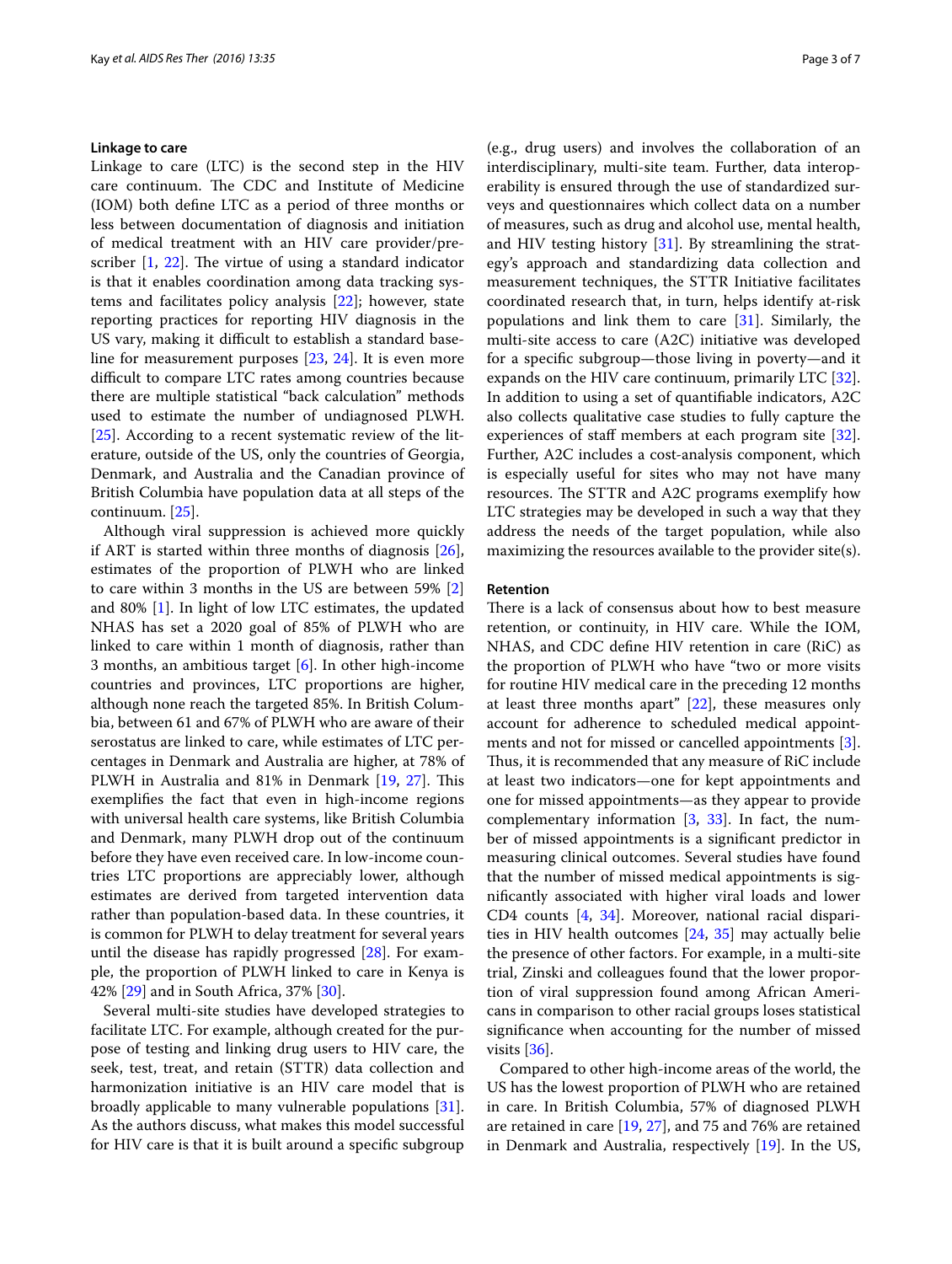the CDC (2014) approximates that just 40% of diagnosed PLWH are retained in care [[1\]](#page-5-0). However, Yehia and colleagues suggest that this estimate is too low because it only measures the number of kept clinic visits over a single year, which neither captures longitudinal trends in accessing HIV care nor measures missed clinic appointments [[37\]](#page-6-11). In reality, PLWH may transition in and out of care over time, referred to as "churning," increasing the error margin of a point estimate [[3,](#page-5-4) [4,](#page-5-1) [37](#page-6-11)]. Moreover, PLWH may be inaccurately designated as "out of care" due to undocumented changes in their health provider, incarceration, or death [[3\]](#page-5-4). For example, the results of a San Francisco-based HIV surveillance project found that more than half of the patients who qualified as disengaged from care in local health records had merely changed providers [[9\]](#page-5-8). This further illustrates the need for coordination among service providers so that data reporting can be timely and accurate. This is particularly challenging and pertinent for measuring the longitudinal estimate of HIV RiC, which is iteratively more complex than the dichotomous steps of testing and LTC.

### **ART adherence**

Although an International Association of Physicians in AIDS Care (IAPAC) expert committee recommends that health providers use patient self-report as a measurement of ART adherence, there is no standard indicator for confirming that patients consistently stay on ART medication [\[7,](#page-5-5) [8,](#page-5-6) [38](#page-6-12)]. Thus, while estimates for the number of all PLWH (undiagnosed and diagnosed, regardless of care engagement) prescribed ART in the US range from 24 [\[2](#page-5-7)] to 37% [\[1](#page-5-0)], it is unknown how many PLWH are consistently adherent to prescribed regimens. Internationally, the US again performs poorly on this measure: adherence estimates in other high-income areas range from 44% in British Columbia [\[27](#page-6-1)] to 66% in Australia [\[19\]](#page-5-18).

One difficulty with monitoring adherence is that it is challenging to measure, as it relies largely on patient self-report. To illustrate, the US Medical Monitoring Project (MMP) found that 86% of PLWH in medical care reported taking ART as prescribed over a period of 3 days [[39\]](#page-6-13). However, this estimate offers just a snapshot of patients' self-reported adherence patterns, rather than a longitudinal record, and must be interpreted with caution. ART adherence is vital, as it is the primary determinant of viral suppression, which reduces the chance that PLWH will transmit the virus by 96% and helps prevent the development of ART-resistant strains of the virus [\[8](#page-5-6), [22,](#page-5-21) [38,](#page-6-12) [40](#page-6-14)].

While the standard HIV care model places ART adherence after the retention stage, Hallett and Eaton suggest that a unidirectional model fails to represent other entry points into a "leaky" continuum, wherein PLWH are lost at each step [[41](#page-6-15)]. In fact, their model predicts that the number of PLWH who are at the ART Adherence stage is greater than the standard linear model would suggest [[41\]](#page-6-15). To explain this contradiction, they suggest that the traditional continuum model does not reflect the experience of PLWH who may reengage in care after dropping out of for a period of time, or who may even wait until their symptoms have become unmanageable to begin ART [[41](#page-6-15)]. Other researchers have similarly proposed that PLWH may seek care in an intermittent manner, rendering the traditional cascade model too simplistic as an individual level monitoring tool [\[3](#page-5-4), [9,](#page-5-8) [10](#page-5-9)].

According to an expert panel of the International Association of Physicians.

in AIDS Care, physicians should prescribe ART to PLWH immediately after their HIV diagnosis, regardless of CD4 count [\[38\]](#page-6-12). This is because lower CD4 counts weaken the immune system and increase the risk of opportunistic infections, AIDS-related diseases, and even non-AIDS-related diseases caused by chronic inflammation [[15,](#page-5-14) [38](#page-6-12)]. Unfortunately, some countries continue to set national threshold guidelines for physicians. In South Africa and in many Latin American countries, for example, ART prescription protocol dictates that CD4 counts must first reach a suboptimal level (e.g., less than 500 cells per milliliter) [\[28](#page-6-2), [42\]](#page-6-16). While practices like these are often a function of limited resources and are intended to prioritize care to PLWH most in need, a recent costbenefits analysis indicates that early ART prescription is actually more cost-effective, even in low-income countries where medical resources are limited [[43](#page-6-17)].

## **Viral suppression**

The final step in the continuum is also the primary goal of HIV treatment and public health interventions—viral suppression through ART. The CDC considers PLWH virally suppressed if their most recent viral load, measured within the past year, is less than 200 copies per mil-liliter (c/mL) [[1\]](#page-5-0). However, there are an estimated  $70\%$ of PLWH in the US [[1](#page-5-0)] who are not virally suppressed, including both PLWH who are not aware of their infection status and PLWH who have been diagnosed but are not in care. Internationally, not all countries and provinces use the same cutoff for viral suppression, which makes comparison more difficult. However, when using a more restrictive 50 c/mL as the cutoff, viral suppression estimates range from 25% in the US to 62% in Australia [[19\]](#page-5-18). Using this comparative method, the US once again ranks lowest with respect to HIV outcomes.

Yet, for PLWH who are diagnosed, retained in care, and adhering to ART—in other words, PLWH who have completed each step of the HIV care continuum—90% have achieved viral suppression in the US [\[35\]](#page-6-9). Recent studies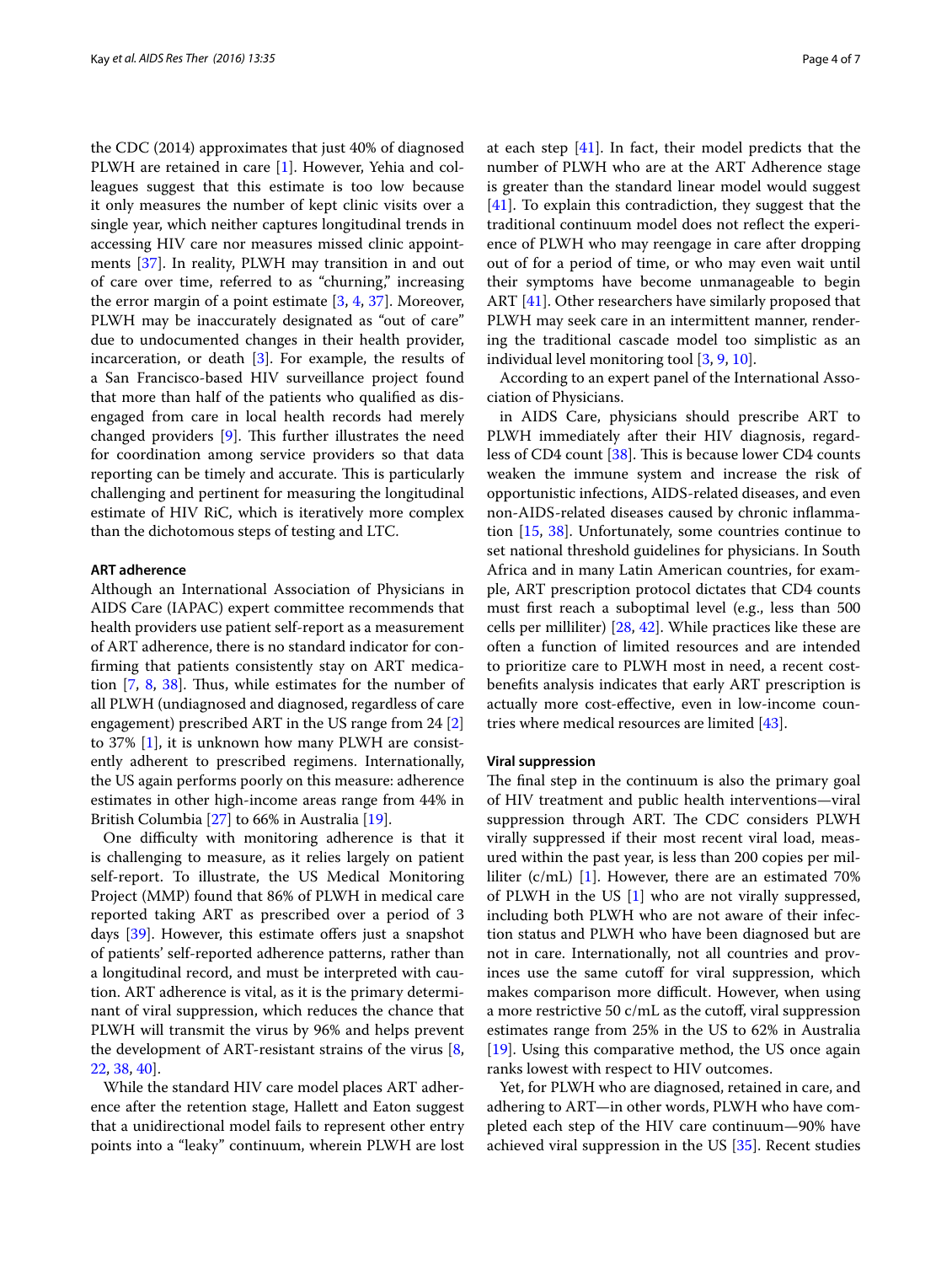have also demonstrated that simple, cross-sectional measures of viral suppression are prone to misclassification [[44,](#page-6-18) [45](#page-6-19)]. As for RiC, viral suppression is not constant once achieved, and patients often transition between suppressed and non-suppressed states, even over periods as short as 1 year.

The updated NHAS has set a goal for increasing the proportion of viral suppression among diagnosed PLWH to 80% by 2020 [[6\]](#page-5-3). In order to achieve this target, HIV providers must work to link and retain PLWH in care. Beyond individual health benefits, success in this step is vital to success of a test-and-treat strategy, or "treatment as prevention" method, and is vital in preventing additional infections [\[2](#page-5-7), [8,](#page-5-6) [45\]](#page-6-19). This method has proved effective even in rural African countries, where one community-based HIV testing and counseling intervention resulted in a 77% viral suppression rate for participants who were retained for a measured one-year period [\[46](#page-6-20)].

#### **Healthcare policy and access across the continuum**

While many PLWH in the US have become eligible for health insurance as a result of the ACA, some HIV providers have expressed concern that patients will fall out of care, especially those who have previously received specialized services for PLWH through the Health Resources and Services Administration (HRSA)'s Ryan White HIV/ AIDS Program (RWHAP) [[47,](#page-6-21) [48\]](#page-6-22). First created in 1990 to address what was then termed the "AIDS crisis," today the RWHAP serves over half a million PLWH who are either uninsured or underinsured, providing both supportive services (e.g., case management) and direct medical services (e.g., funding to medical clinics), including access to ART via the AIDS Drug Assistance Program [[48\]](#page-6-22). Thus, while the ACA provides a tremendous source of new and additional coverage, RWHAP will remain a valuable "payer of last resort" for low income PLWH [\[47](#page-6-21), [48\]](#page-6-22), especially in states that have not expanded Medicaid to all childless, non-disabled adults under age 65 with incomes at or below 138% of the Federal Poverty Level [[49\]](#page-6-23). In fact, data from the most recent RWHAP Annual Client-Level Data Report [[47\]](#page-6-21) indicates that a quarter of PLWH in the US still lack health insurance, highlighting the need for continued funding of the program. In light of the RWHAP's significant role in providing HIV care to PLWH in the US, current literature urges HIV providers to advocate for continued funding of RWHAP [[50](#page-6-24)[–53](#page-6-25)], which has not been reauthorized since 2013 and relies on yearly appropriations from Congress [[54](#page-6-26)].

At the diagnosis stage of the continuum, the US is on par with other high-income countries and provinces. However, the number of PLWH who are lost to care at the LTC stage subsequently positions the US behind other countries like Australia and Denmark, and the gap widens at each step. Ultimately, this should be a call-toaction for the US, which excels in HIV testing and diagnosis but falls behind other countries with regards to care. Until the US addresses all steps in the continuum of care, NHAS and UNAIDS goals for 90% viral suppression will be unattainable.

## **Conclusions**

The HIV treatment cascade is a straightforward, helpful guide for healthcare providers working with PLWH as it illustrates snapshot, population-level estimates of successive steps from diagnosis to viral suppression. Further, the IOM, NHAS, CDC, and UNAIDS movements toward standardization of national and international quantitative indicators of the cascade's successive steps facilitates measurement, monitoring, and provision of HIV care. Yet, even with research-supported national guidelines, a large proportion of PLWH are lost from care at each step of the cascade in the US. In order to mitigate these losses, it is critical to address all steps in the HIV care continuum at an individual-level, most notably the linkage and retention stages which have received scant intervention attention [\[3](#page-5-4)]. Moreover, as emphasized in the 2020 NHAS, it is important to strengthen the data coordination infrastructure so that researchers and providers alike have access to instructive patient data that is systematic and comparable across geographic jurisdictions and over time. This is especially important given that many PLWH who gained health insurance through the ACA may have changed health providers, increasing the chance that data will be lost or incorrectly entered if organizations are not vigilant.

Through concerted collaboration, policymakers, HIV providers, and other key stakeholders have the ability to improve outcomes at each step of the HIV care cascade at a population level. The very fact that churning is such a frequent feature of HIV care illustrates the complexity of the treatment cascade and of the various individual, social, community, and public policy factors that shape PLWH's ability to remain in care, and it highlights the importance of maintaining a socioecological perspective when addressing the needs of PLWH [[55](#page-6-27)]. While there are various pathways to enter and progress through a more dynamic continuum at an individual level, the ultimate goal remains the same. Sustained viral suppression is the key to optimal health outcomes at both the individual and population levels, and treatment does serve as prevention. By strengthening outcomes at each step of the HIV care continuum, we can move closer to achieving the NHAS' goal of "a future free of new HIV infections in the United States and healthier, longer lives for people living with HIV" [\[6](#page-5-3)]. This domestic goal begins with expanding free HIV testing services for people living in every state,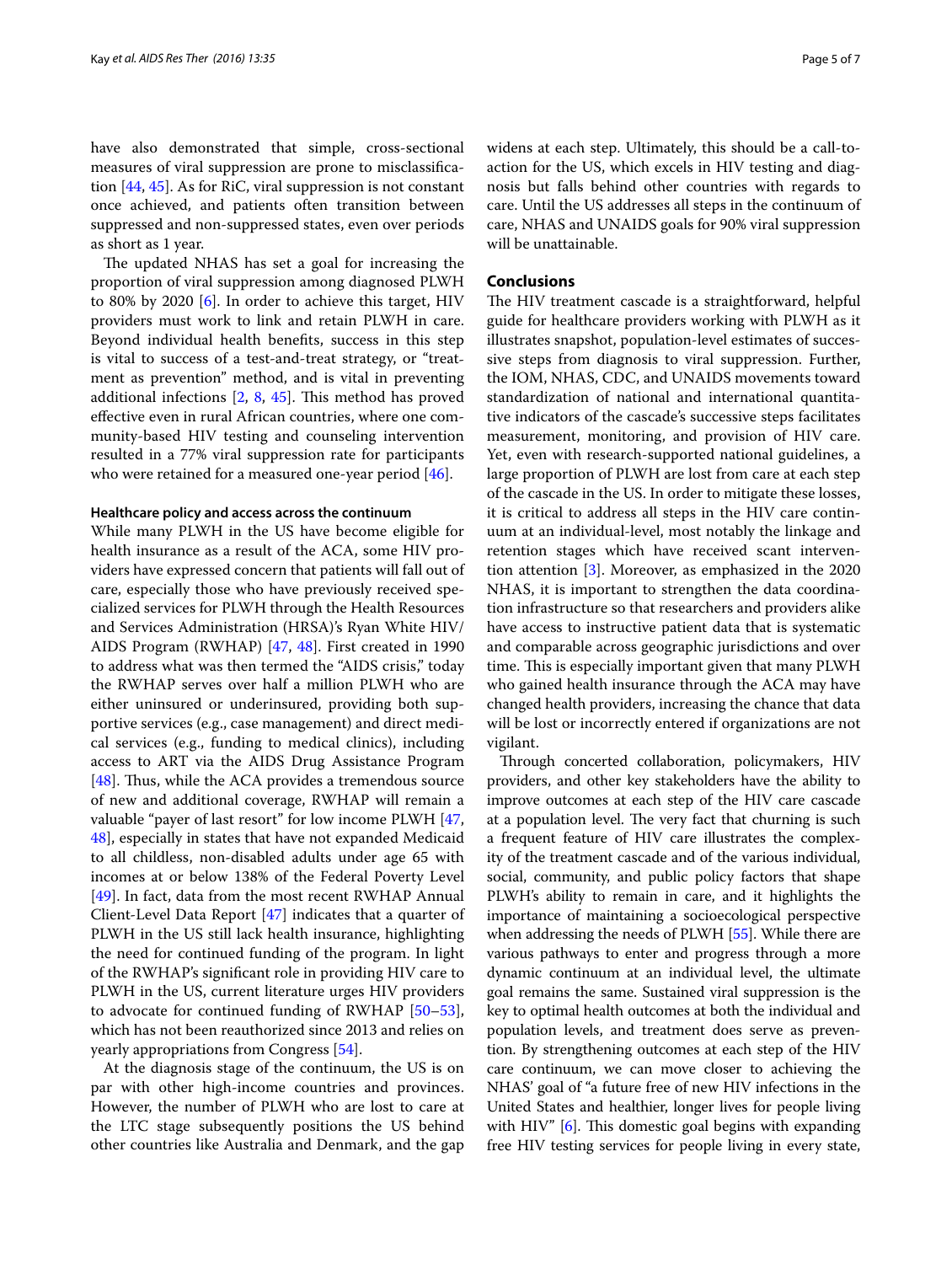in order to facilitate entry into the continuum and prevent inadvertent transmission. Further, as global comparison data show, the US must vigilantly address LTC strategies, as it is at this step in the continuum where the US falls behind other high-income regions of the world. For all countries, improving outcomes at each stage of the continuum aligns with UNAIDS' "90–90–90 target" and central mission to facilitate a future AIDS-free world. Increasing the proportion of PLWH who remain engaged at each step of the treatment cascade will help make this goal possible.

#### **Abbreviations**

PLWH: persons living with HIV; HIV: human immunodeficiency virus; US: United States; NHAS: national HIV/AIDS strategy; ACA: Affordable Care Act; ART: antiretroviral therapy; CDC: Centers for Disease Control and Prevention; USPSTF: US Preventative Services Task Force; IOM: Institute of Medicine; UNAIDS: Joint United Nations Programme on HIV/AIDS; LTC: linkage to care; STTR: seek, test, treat, and retain; A2C: access to care; RiC: retention in care; CD4: cluster of differentiation 4; IAPAC: International Association of Physicians in AIDS Care; MMP: Medical Monitoring Project; RWHAP: Ryan White HIV/AIDS Program; AIDS: acquired immune deficiency syndrome; c/mL: [Viral] copies per milliliter.

#### **Authors' contributions**

ESK, DSB, and MJM all contributed to the conceptualization, drafting, and editing of the manuscript. All authors read and approved the final manuscript.

#### **Author details**

<sup>1</sup> School of Social Work, University of Alabama, Box 870314, Tuscaloosa, AL 35487-0314, USA. <sup>2</sup> Department of Social Work, University of Alabama at Birmingham, HB 302F, 1720 2nd Ave South, Birmingham, AL 35294-1260, USA.<br><sup>3</sup> Department of Medicine, University of Alabama at Birmingham, BBRB 206H, 1720 2nd Ave South, Birmingham, AL 35294-2170, USA.

## **Acknowledgements**

Not applicable.

#### **Competing interests**

The authors declare that they have no competing interests.

Received: 22 July 2016 Accepted: 31 October 2016 Published online: 08 November 2016

#### **References**

- <span id="page-5-0"></span>1. Centers for Disease Control and Prevention. Understanding the HIV care continuum. 2014. [http://www.cdc.gov/hiv/pdf/dhap\\_continuum.pdf.](http://www.cdc.gov/hiv/pdf/dhap_continuum.pdf) Accessed 16 Jul 2016.
- <span id="page-5-7"></span>2. Gardner EM, McLees MP, Steiner JF, Del Rio C, Burman WJ. The spectrum of engagement in HIV care and its relevance to test-and-treat strategies for prevention of HIV infection. Clin Infect Dis. 2011;52:793–800.
- <span id="page-5-4"></span>3. Mugavero MJ, Amico KR, Horn T, Thompson MA. The state of engagement in HIV care in the United States: from cascade to continuum to control. Clin Infect Dis. 2013;57(8):1164–71.
- <span id="page-5-1"></span>4. Mugavero MJ, Westfall AO, Cole SR, Geng EH, Crane HM, Kitahata MM, Mathews WC, Napravnik S, Eron JJ, Moore RD, Keruly JC, Mayer KH, Giordano TP, Raper JL, Centers for AIDS Research Network of Integrated Clinical Systems (CNICS). Beyond core indicators of retention in HIV care: missed clinic visits are independently associated with all-cause mortality. Clin Infect Dis. 2014;59(10):1471–9.
- <span id="page-5-2"></span>5. Office of National AIDS Policy. National HIV/AIDS strategy: improving outcomes: accelerating progress along the HIV care continuum; 2013. [https://www.whitehouse.gov/sites/default/files/onap\\_nhas\\_improv](https://www.whitehouse.gov/sites/default/files/onap_nhas_improving_outcomes_dec_20)[ing\\_outcomes\\_dec\\_20](https://www.whitehouse.gov/sites/default/files/onap_nhas_improving_outcomes_dec_20) 13.pdf. Accessed 16 Jul 2016.
- <span id="page-5-3"></span>6. Office of National AIDS Policy. National HIV/AIDS strategy for the United States: Updated to 2020; 2015. [https://www.aids.gov/federal-resources/](https://www.aids.gov/federal-resources/national-hiv-aids) [national-hiv-aids](https://www.aids.gov/federal-resources/national-hiv-aids)- strategy/nhas-update.pdf. Accessed 16 Jul 2016.
- <span id="page-5-5"></span>7. Eaton EF, Saag MS, Mugavero M. Engagement in human immunodeficiency virus care: linkage, retention, and antiretroviral therapy adherence. Infect Dis Clin North Am. 2014;28(3):355–69.
- <span id="page-5-6"></span>8. Nachega JB, Uthman OA, del Rio C, Mugavero MJ, Rees H, Mills EJ. Addressing the Achilles' heel in the HIV care continuum for the success of a test-and-treat strategy to achieve an AIDS-free generation. Clin Infect Dis. 2014;59(Suppl 1):S21–7.
- <span id="page-5-8"></span>9. Buchacz K, Chen MJ, Parisi MK, Yoshida-Cervantes M, Antunez E, Delgado V, Moss NJ, Scheer S. Using HIV surveillance registry data to re-link persons to care: the RSVP project in San Francisco. Plos ONE. 2015;10(3):e0118923.
- <span id="page-5-9"></span>10. Buskin SE, Kent JB, Dombrowski JC, Golden MR. Migration distorts surveillance estimates of engagement in care: results of public health investigations of persons who appear to be out of HIV care. Sex Transm Dis. 2014;41(1):35–40.
- <span id="page-5-10"></span>11. Centers for Disease Control and Prevention. HIV in the United States: at a glance. <http://www.cdc.gov/hiv/statistics/overview/ataglance.html>. Accessed 16 Jul 2016.
- <span id="page-5-11"></span>12. Branson BM, Handsfield HH, Lampe MA, Janssen RS, Taylor AW, Lyss SB, Clark JE. Revised recommendations for HIV testing of adults, adolescents, and pregnant women in health-care settings. Morb Mortal Weekly Rep (MMWR) 2006; 55(14): 1–17. [http://www.cdc.gov/mmwr/preview/](http://www.cdc.gov/mmwr/preview/mmwrhtml/rr5514a1.htm) [mmwrhtml/rr5514a1.htm](http://www.cdc.gov/mmwr/preview/mmwrhtml/rr5514a1.htm). Accessed 15 Jul 2016.
- <span id="page-5-12"></span>13. Centers for Disease Control and Prevention. HIV infection: detection, counseling, and referral. 2015. [http://www.cdc.gov/std/tg2015/hiv.htm.](http://www.cdc.gov/std/tg2015/hiv.htm) Accessed 18 Jul 2016.
- <span id="page-5-13"></span>14. U.S. Preventive Services Task Force. Final recommendation statement: human immunodeficiency virus (HIV) infection: screening. 2013. [http://](http://www.uspreventiveservicestaskforce.org/Page/Document/RecommendationStateme) [www.uspreventiveservicestaskforce.org/Page/Document/Recommen](http://www.uspreventiveservicestaskforce.org/Page/Document/RecommendationStateme)[dationStateme](http://www.uspreventiveservicestaskforce.org/Page/Document/RecommendationStateme) ntFinal/human-immunodeficiency-virus-hiv-infectionscreening. Accessed 16 Jul 2016.
- <span id="page-5-14"></span>15. Department of Health and Human Services. Guidelines for the use of antiretroviral agents in HIV-1-infected adults and adolescents. 2016. [https://aidsinfo.nih.gov/contentfiles/lvguidelines/adultandadolescentgl.](https://aidsinfo.nih.gov/contentfiles/lvguidelines/adultandadolescentgl.pdf) [pdf.](https://aidsinfo.nih.gov/contentfiles/lvguidelines/adultandadolescentgl.pdf) Accessed 16 Jul 2106.
- <span id="page-5-15"></span>16. Skarbinski J, Rosenberg E, Paz-Bailey G, Hall HI, Rose CE, Viall AH, Fagan JL, Lansky A, Mermin JH. Human immunodeficiency virus transmission at each step of the care continuum in the United States. JAMA Intern Med. 2015;175(4):588–96.
- <span id="page-5-16"></span>17. Joint United Nations Programme on HIV/AIDS. 90–90–90: an ambitious treatment target to help end the AIDS epidemic; 2014. [http://www.](http://www.unaids.org/sites/default/files/media_asset/90-90-90_en_0.pdf) [unaids.org/sites/default/files/media\\_asset/90-90-90\\_en\\_0.pdf.](http://www.unaids.org/sites/default/files/media_asset/90-90-90_en_0.pdf) Accessed 16 Jul 2016.
- <span id="page-5-17"></span>18. International Association of Providers of AIDS Care. News release: fast-track cities unveil 90–90–90 and HIV care continuum data at AIDS 2016 demonstrating progress towards goal of ending AIDS as a public health threat by 2030. 2016. [http://www.aids2016.org/Por](http://www.aids2016.org/Portals/0/File/IAPAC_Press_Release_Fast_Track_Cities_7_20_2016.pdf%3fver%3d2016-07-20-113255-373)[tals/0/File/IAPAC\\_Press\\_Release\\_Fast\\_Track\\_Cities\\_7\\_20\\_2016.pdf?](http://www.aids2016.org/Portals/0/File/IAPAC_Press_Release_Fast_Track_Cities_7_20_2016.pdf%3fver%3d2016-07-20-113255-373) ver=[2016-07-20-113255-373.](http://www.aids2016.org/Portals/0/File/IAPAC_Press_Release_Fast_Track_Cities_7_20_2016.pdf%3fver%3d2016-07-20-113255-373) Accessed 29 August 2016.
- <span id="page-5-18"></span>19. Raymond A, Hill A, Pozniak A. Large disparities in HIV treatment cascades between eight European and high-income countries—analysis of break points. J Int AIDS Soc. 2014;17(4 Suppl 3):19507.
- <span id="page-5-19"></span>20. Kaiser Family Foundation. State medicaid coverage of routine HIV screening. 2014. [http://kff.org/hivaids/fact-sheet/state-medicaid-coverage-of](http://kff.org/hivaids/fact-sheet/state-medicaid-coverage-of-routine-hiv-screening/)[routine-hiv-screening/.](http://kff.org/hivaids/fact-sheet/state-medicaid-coverage-of-routine-hiv-screening/) Accessed 16 Jul 2016.
- <span id="page-5-20"></span>21. Centers for Disease Control and Prevention. HIV and AIDS in the United States by geographic distribution. 2016. [http://www.cdc.gov/hiv/statis](http://www.cdc.gov/hiv/statistics/overview/geographicdistribution.html)[tics/overview/geographicdistribution.html.](http://www.cdc.gov/hiv/statistics/overview/geographicdistribution.html) Accessed 16 Jul 2016.
- <span id="page-5-21"></span>22. Institute of Medicine. Monitoring HIV care in the United States: indicators and data systems. Washington (DC): National Academies Press (US); 2012.
- <span id="page-5-22"></span>23. Centers for Disease Control and Prevention. State HIV laws. 2015. [http://](http://www.cdc.gov/hiv/policies/law/states/index.html) [www.cdc.gov/hiv/policies/law/states/index.html.](http://www.cdc.gov/hiv/policies/law/states/index.html) Accessed 16 Jul 2016.
- <span id="page-5-23"></span>24. Gray KM, Tang T, Shouse L, Li J, Mermin J, Hall HI. Using the HIV surveillance system to monitor the national HIV/AIDS strategy. Am J Public Health. 2013;103:141–7.
- <span id="page-5-24"></span>25. Medland NA, McMahon JH, Chow EP, Elliott JH, Hoy JF, Fairley CK. The HIV care cascade: a systematic review of data sources, methodology and comparability. J Int AIDS Soc. 2015;30(18):20634.